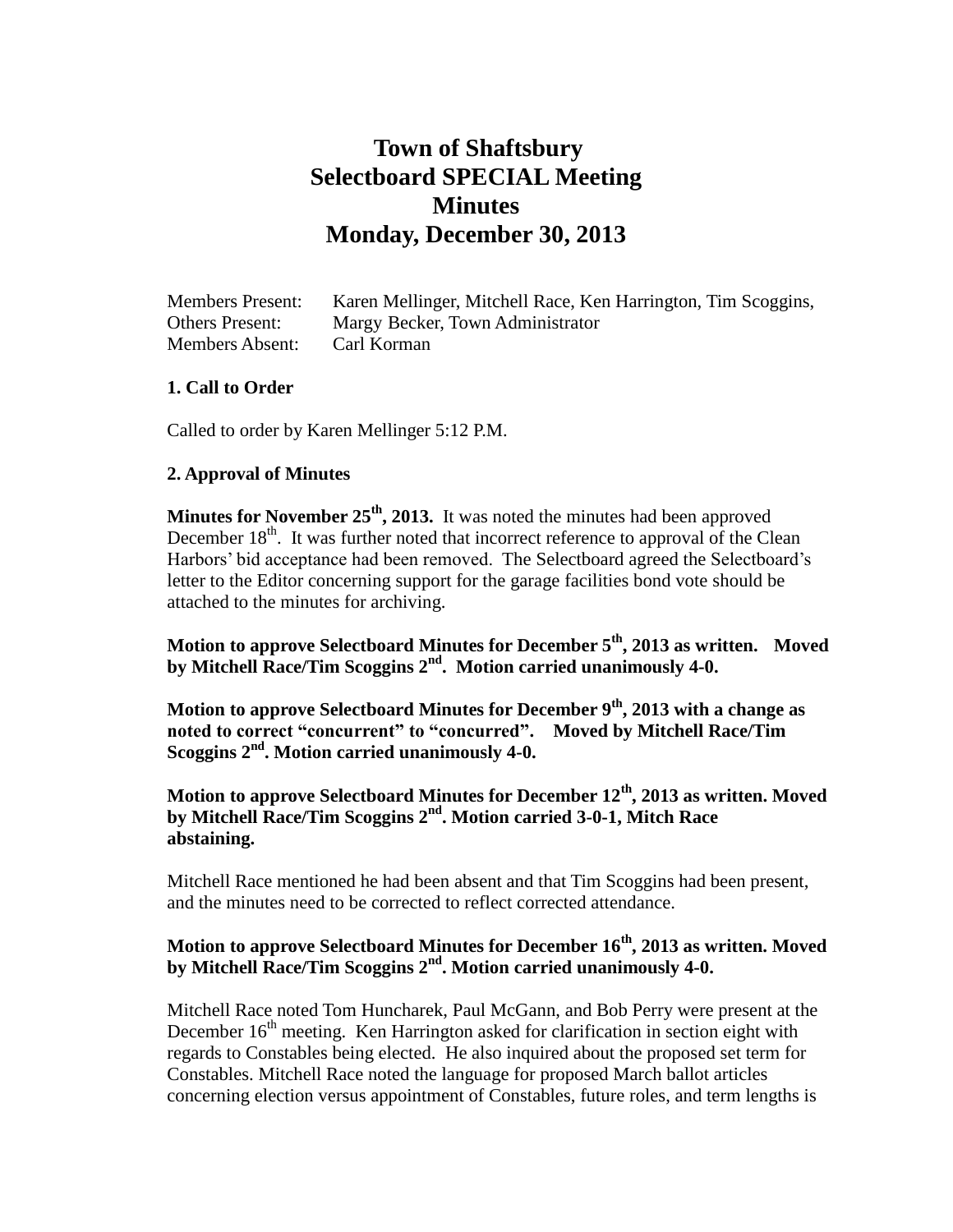still being worked out.

**Motion to approve Selectboard Minutes for December 18th, 2013 with changes to references to White Creek base improvements.** Mitch Race asked that his inquiry to the Treasurer about the feasibility of more frequent tax payments (i.e. quarterly or semiannual) be noted in the minutes. **Moved by Mitchell Race/Tim Scoggins 2nd . Motion carried unanimously 4-0.**

#### **4. Warrants**

**Motion to approve payroll RETIREMENT warrant #13R in the amount of \$121.46. Moved by Mitchell Race/Ken Harrington 2nd. Motion carried unanimous 4-0.**

**Motion to approve payroll warrant #13 in the amountof \$19,020.19. Moved by Mitchell Race/Ken Harrington 2nd. Motion carried unanimously 4-0.**

#### **5. Conflict of Interest**

There was no Conflict of Interest.

#### **6. Public Comments**

None recorded.

#### **7. FY15 Budget Preparation Workshop**

The Selectboard was provided with a line item budget revised December  $23<sup>rd</sup>$ , 2013. The draft FY15 budget worksheet notes to-date a 1.8% total budget increase. It also noted a 6.2% increase in the amount to be raised in taxes.

Karen Mellinger reminded Selectboard members of a \$390,000 fund balance and noted that \$120,000 has been reserved as revenue towards the budget year of 2014. If all of the \$120,000 is used, and the FY14 budget is over-expended, the fund balance as of June 30, 2014 would be \$270,000. She further explained that if \$70,000 of the fund balance was brought in for the FY15 budget, this would further reduce the fund balance to \$200,000 or less as of June 15, 2014.

The Selectboard focused on the section of the budget entitled "transfers to reserves" and noted that the amount to propose as a transfer to the garage reserve fund still needed to be discussed and worked out. Karen Mellinger asked the Selectboard how much it would be willing to tax the voters to build up the fund. Ken Harrington noted in the previous Selectboard meeting that residents approached him suggesting a 3 to 4 cent increase in taxes as the possible solution to raise funds for a town garage project in the future. It was pointed out by other Selectboard members that a 1 penny increase in taxes raises approximately \$40,000 and that Mr. Harrington would therefore be advocating for a \$120,000 to \$200,000 set-aside into the garage reserve fund. It was noted that if the bond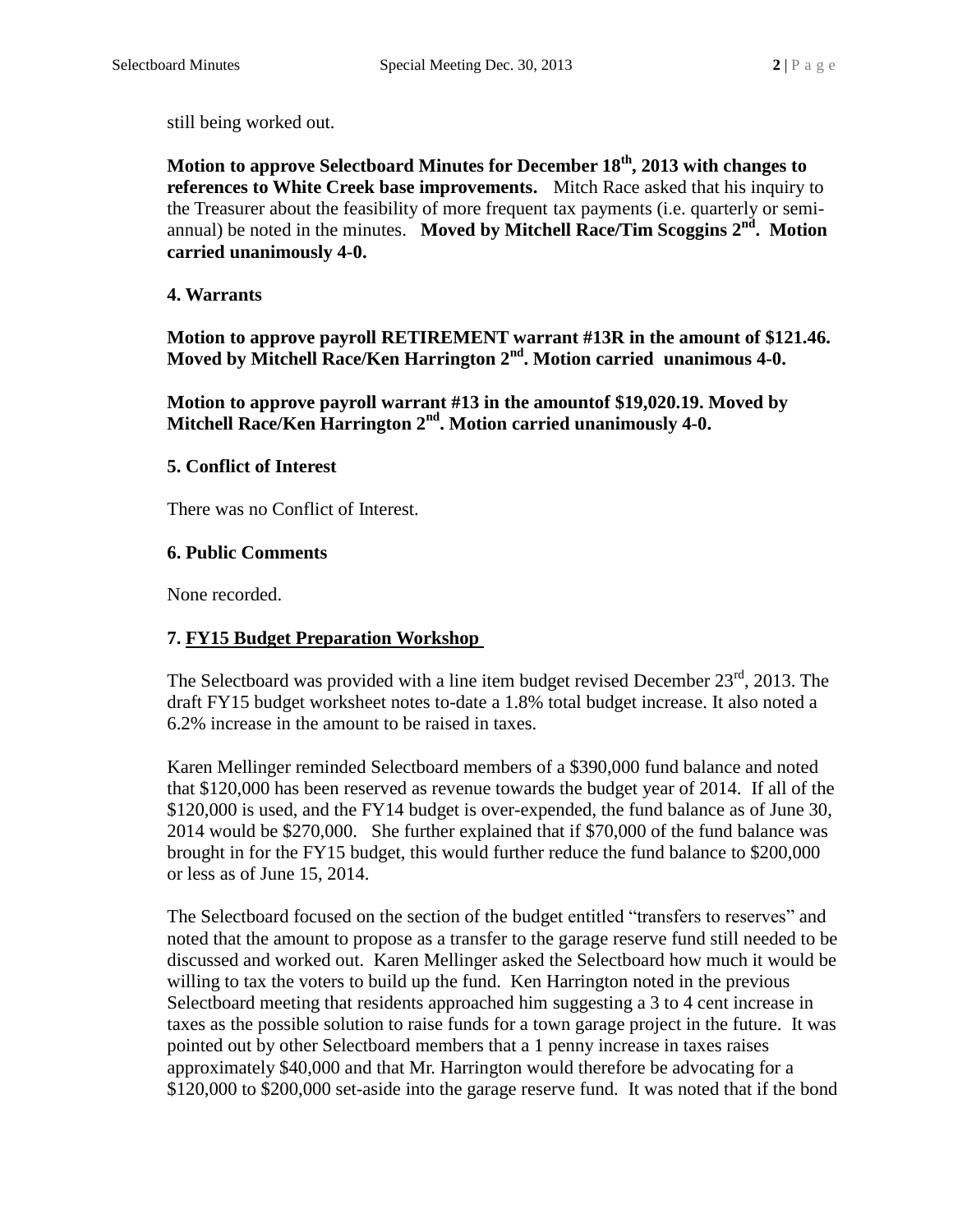vote had passed, the FY15 payment towards the bond would have been approximately \$75,000.

The Selectboard discussed the Cole Hall reserve fund. The current balance is \$33,000, \$10,000 of which the voters authorized to be spent in FY14. Karen Mellinger noted that voters had also approved a \$10,000 set-aside for the current budget, therefore the balance in the reserve fund would be \$43,000 after the Treasurer made the transfer. Board members agreed Cole Hall would continue to be a priority for 2015. Margy Becker has prepared a long list of possible repairs, and she emphasized the need for the original Facilities Committee to convene to prioritize repairs.

Tim Scoggins asked the Board to do its best in the short-term to estimate repairs to Cole Hall. The Selectboard discussed necessary immediate improvements needed to Cole Hall, including the need for air cooling on the second floor and repair work to the bathroom facilities. Karen Mellinger noted a prior (c. 2010-11) estimate she had received to paint the interior of the building for \$12,000 and prior estimates to provide  $2<sup>nd</sup>$  floor cooling. The line item with regards to maintenance work on Cole Hall was set to \$10,000. Voters will be asked to replenish the reserve fund with a \$10,000 setaside for FY15.

The Selectboard discussed funding for the Reappraisal fund. Mitch Race commented that the expense of a professional reappraiser is overtaking the expense of Lister wages. He also requested that Mr. Boyle, the professional appraiser, send the Selectboard a copy of error reports as they are found in the course of proofing the data to be offered on the new parcel mapping website.

The Selectboard announced that the lease for the 2009 International highway truck was paid off. The budget currently includes a down payment to replace the 2006 highway truck. Ken Harrington noted he would like to know more about why the truck continues to break down. Mitch Race commented the hub shears off the rear wheel. The rear-end torque is off. The hub has had to be replaced more than once.

The Selectboard discussed the town fire truck reserve fund. It was noted the Fire Chief had not requested a set-aside into the reserve fund. Karen Mellinger pointed out that she recalled a prior equipment replacement schedule noted \$40,000 set-asides into the fire truck equipment fund beginning in the current budget. The Selectboard did not ask the voters to set-aside money for the current year. It was agreed that the voters would be asked to resume set-asides of \$40,000 into the fire equipment reserve fund beginning in FY15.

It was noted that \$56,000 was currently set-aside in the garage reserve fund at the present time. Tim Scoggins suggested a FY15 transfer into the garage reserve fund of \$75,000 to reflect what the bond payment would have been. The Selectbord further discussed its concerns regarding the condition of the existing garage. It was noted that Margy Becker had asked the Town's insurance carrier for a safety audit in 2010-2011. The inspection report was complied with. Margy Becker also noted she had briefly spoken